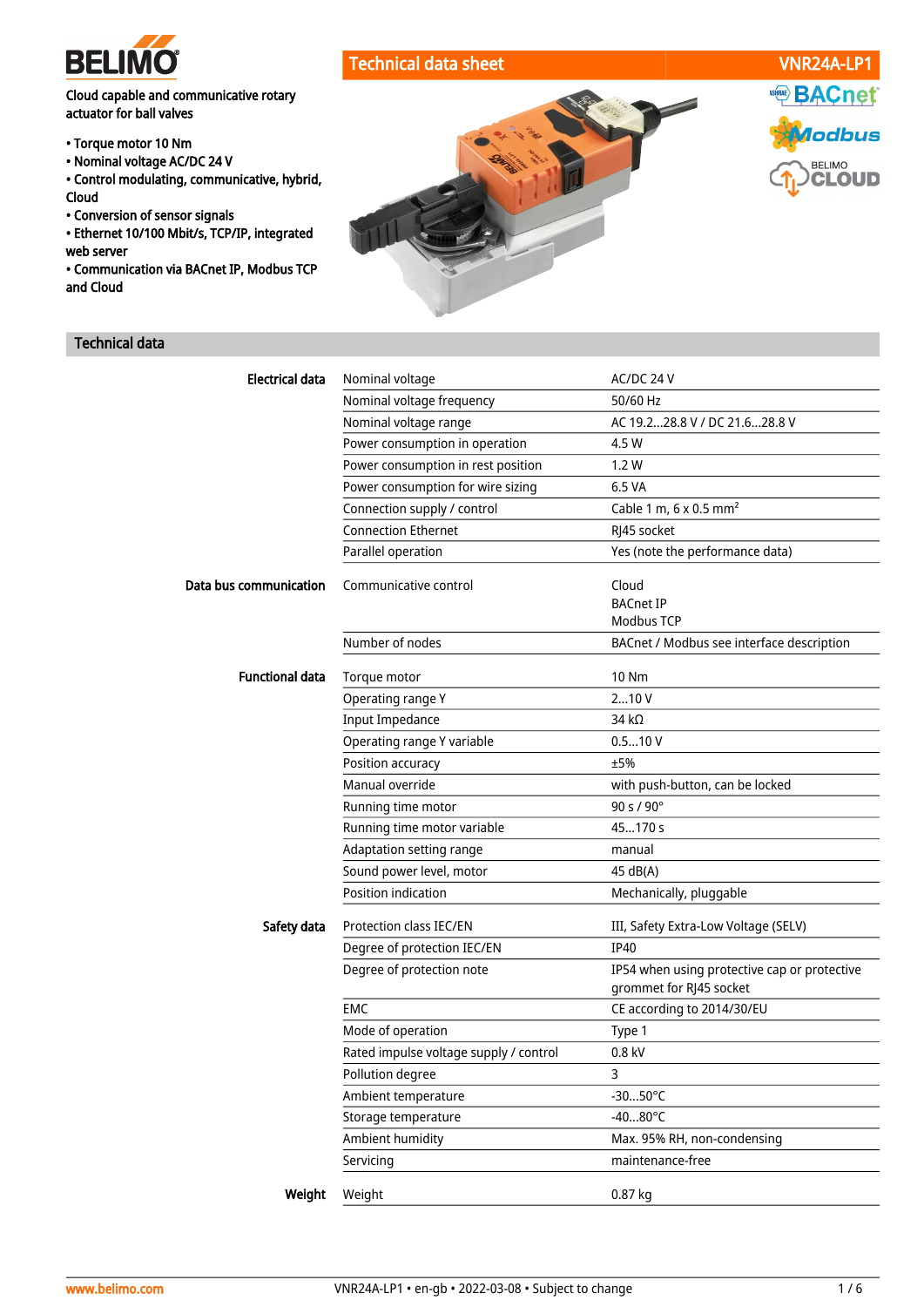

# Technical data sheet VNR24A-LP1



• This device has been designed for use in stationary heating, ventilation and air-conditioning systems and must not be used outside the specified field of application, especially in aircraft or in any other airborne means of transport.

- Outdoor application: only possible in case that no (sea) water, snow, ice, insolation or aggressive gases interfere directly with the device and that it is ensured that the ambient conditions remain within the thresholds according to the data sheet at any time.
- Only authorised specialists may carry out installation. All applicable legal or institutional installation regulations must be complied during installation.
- The device may only be opened at the manufacturer's site. It does not contain any parts that can be replaced or repaired by the user.
- Cables must not be removed from the device.
- To calculate the torque required, the specifications supplied by the damper manufacturers concerning the cross-section, the design, the installation situation and the ventilation conditions must be observed.
- The device contains electrical and electronic components and must not be disposed of as household refuse. All locally valid regulations and requirements must be observed.

Product features

| Mode of operation            | The actuator is controlled via the Cloud, BACnet IP or Modbus TCP and drives to the position<br>defined by the control signal. Various data points can be written and read via the same<br>interfaces.                                                     |
|------------------------------|------------------------------------------------------------------------------------------------------------------------------------------------------------------------------------------------------------------------------------------------------------|
|                              | Hybrid mode:                                                                                                                                                                                                                                               |
|                              | The actuator receives its analog control signal from the higher level controller and drives to the<br>position defined. Using the Cloud, BACnet IP or Modbus TCP, various data points can be read<br>and with the exception of the control signal written. |
| <b>Converter for sensors</b> | Connection option for two sensors (passive sensor, active sensor or switching contact). The<br>actuator serves as an analogue/digital converter for the transmission of the sensor signal to the<br>higher level system.                                   |
| <b>Communication</b>         | The parametrisation can be carried out through the integrated web server (RJ45 connection to<br>the web browser), by communicative means or via the Cloud.                                                                                                 |
|                              |                                                                                                                                                                                                                                                            |

Additional information regarding the integrated web server can be found in the separate documentation.

| "Peer to Peer" connection<br>http://belimo.local:8080<br>The Notebook must be set to "DHCP".<br>Make sure that only one network<br>connection is active.<br><b>Standard IP address:</b><br>http://192.168.0.10:8080<br>Static IP address<br>Password (read-only):<br>User name: «quest»<br>Password: «guest» |                                                                                                                                                                                                                                               |
|--------------------------------------------------------------------------------------------------------------------------------------------------------------------------------------------------------------------------------------------------------------------------------------------------------------|-----------------------------------------------------------------------------------------------------------------------------------------------------------------------------------------------------------------------------------------------|
| Simple direct mounting                                                                                                                                                                                                                                                                                       | Straightforward direct mounting on the ball valve with only one central screw. The assembly<br>tool is integrated in the plug-in position indication. The mounting orientation in relation to the<br>ball valve can be selected in 90° steps. |
| Data recording                                                                                                                                                                                                                                                                                               | The recorded data (integrated data recording for 13 months) can be used for analytical<br>purposes.<br>Download csy files via web browser.                                                                                                    |
| Manual override                                                                                                                                                                                                                                                                                              | Manual override with push-button possible (the gear is disengaged for as long as the button is<br>pressed or remains locked).                                                                                                                 |
| Adjustable angle of rotation                                                                                                                                                                                                                                                                                 | Adjustable angle of rotation with mechanical end stops.                                                                                                                                                                                       |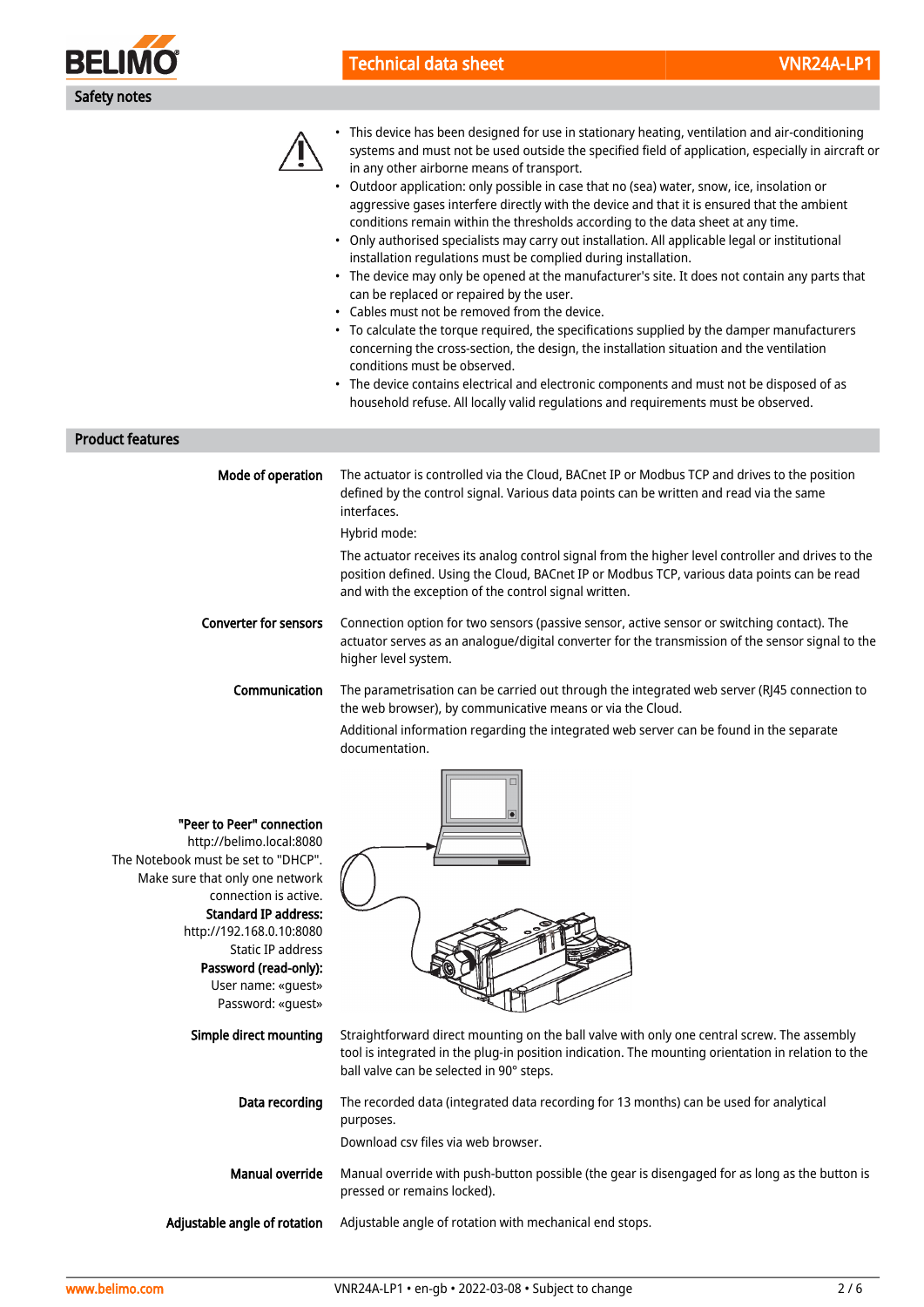| <b>BELIMO</b>                      | <b>Technical data sheet</b>                                                                                                                                                                                                                   | VNR24A-LP1 |
|------------------------------------|-----------------------------------------------------------------------------------------------------------------------------------------------------------------------------------------------------------------------------------------------|------------|
| <b>High functional reliability</b> | The actuator is overload protected, requires no limit switches and automatically stops when the<br>end stop is reached.                                                                                                                       |            |
| Home position                      | The first time the supply voltage is switched on, i.e. at the time of commissioning, the actuator<br>carries out an adaptation, which is when the operating range and position feedback adjust<br>themselves to the mechanical setting range. |            |
|                                    | The actuator then moves into the position defined by the positioning signal.                                                                                                                                                                  |            |
| Adaptation and synchronisation     | An adaptation can be triggered manually by pressing the "Adaptation" button. Both mechanical<br>end stops are detected during the adaptation (entire setting range).                                                                          |            |
|                                    | The actuator then moves into the position defined by the positioning signal.                                                                                                                                                                  |            |

## Accessories

| <b>Electrical accessories</b> | <b>Description</b>                                                                                                                            | <b>Type</b> |
|-------------------------------|-----------------------------------------------------------------------------------------------------------------------------------------------|-------------|
|                               | Grommet for RJ connection module, Multipack 50 pcs.                                                                                           | Z-STRJ.1    |
| Service tools                 | <b>Description</b>                                                                                                                            | <b>Type</b> |
|                               | Service Tool, with ZIP-USB function, for parametrisable and<br>communicative Belimo actuators, VAV controller and HVAC performance<br>devices | ZTH EU      |
|                               | Connection cable 5 m, A: RJ11 6/4 ZTH EU, B: 6-pin for connection to<br>service socket                                                        | ZK1-GEN     |

## Electrical installation



#### Supply from isolating transformer.

Parallel connection of other actuators possible. Observe the performance data.

## Wiring diagrams





Connection of a notebook for parametrisation and manual control via RJ45.

Optional connection via RJ45 (direct connection Notebook / connection via Intranet or Internet) for access to the integrated web server

## Cable colours:

- $1 = **black**$
- $2 = red$
- 5 = orange
- 10 = yellow-black 11 = yellow-pink
- 12 = yellow-grey



The connection diagrams shows connections for the first sensor on terminal S1, while the second sensor can be connected identically on terminal S2.

Parallel use of different sensor types is permitted.

For hybrid operation, S1 is used for the control signal Y and must be configured as an active sensor.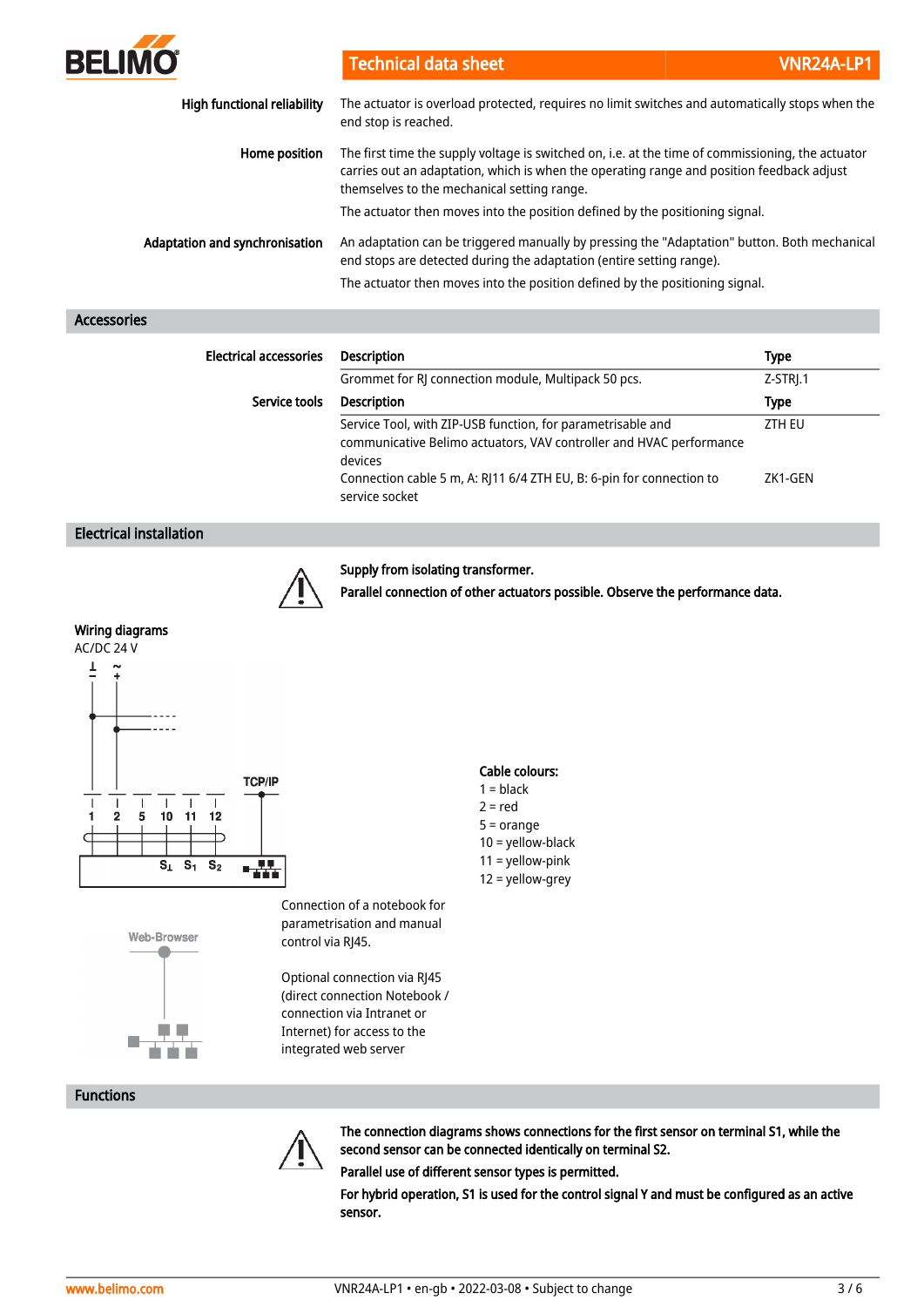

# Functions with specific parameters (parametrisation necessary)



Connection of passive sensors Connection of active sensors



Switching contact connection



TCP/IP (Cloud) / BACnet IP / Modbus TCP TCP/IP (Cloud) / BACnet IP / Modbus TCP with analogue setpoint (hybrid operation)



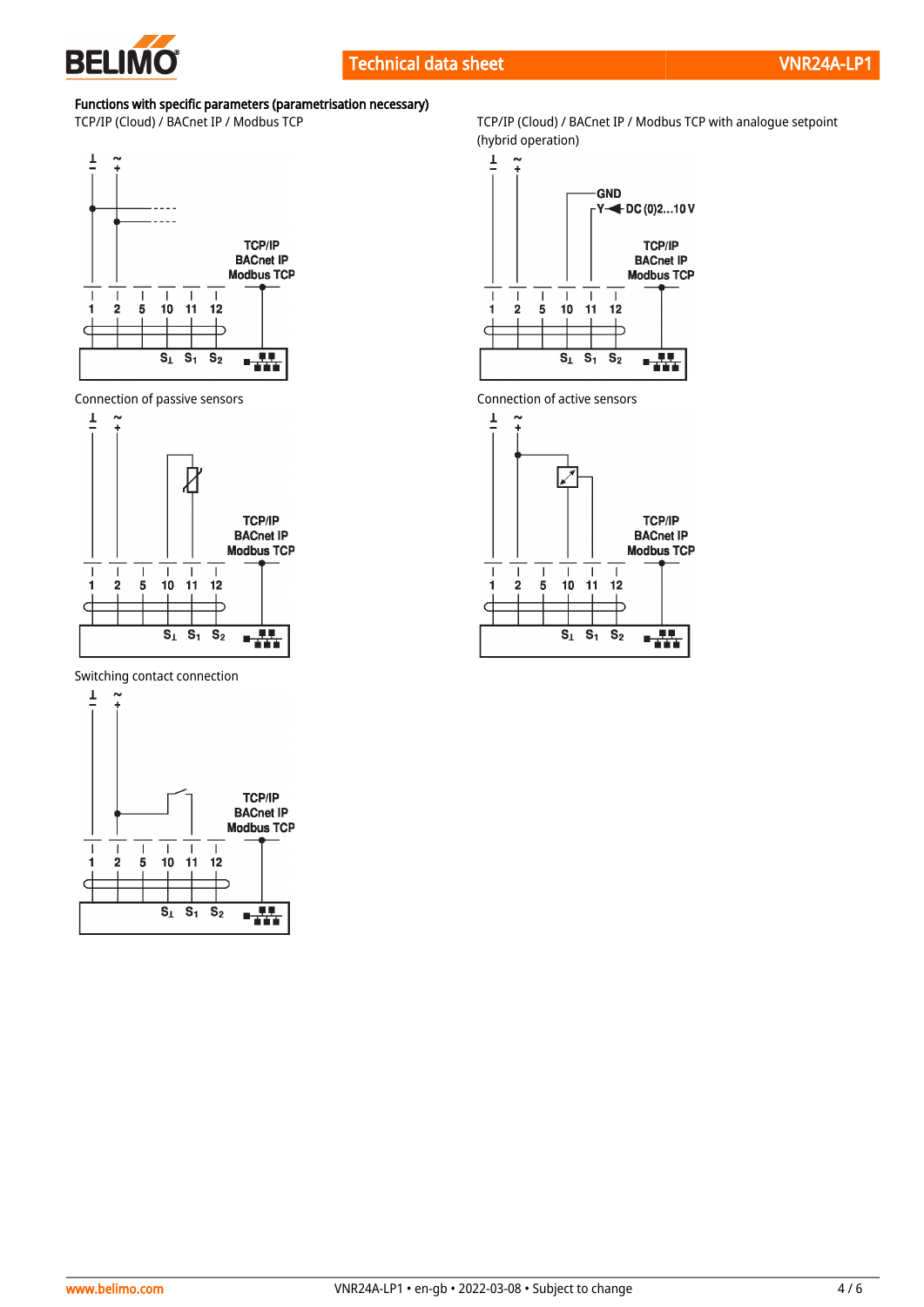

# Operating controls and indicators



|  |  |  | <b>2</b> LED display green |
|--|--|--|----------------------------|
|--|--|--|----------------------------|

| Off:                               | No power supply or wiring error              |  |
|------------------------------------|----------------------------------------------|--|
| On:                                | Actuator starts operation                    |  |
| Flickering:                        | In operation                                 |  |
| Push-button and LED display yellow |                                              |  |
| Off:                               | Standard mode                                |  |
| On:                                | Adaptation or synchronisation process active |  |

Press button: Triggers angle of rotation adaptation, followed by standard mode

#### Gear disengagement button 4

Press button: Gear disengages, motor stops, manual override possible Release button: Gear engages, standard mode



8

#### **5** Service plug

For connecting parametrisation and service tools



For the connection of TCP/IP (Cloud), BACnet IP and Modbus TCP

# Dimensions